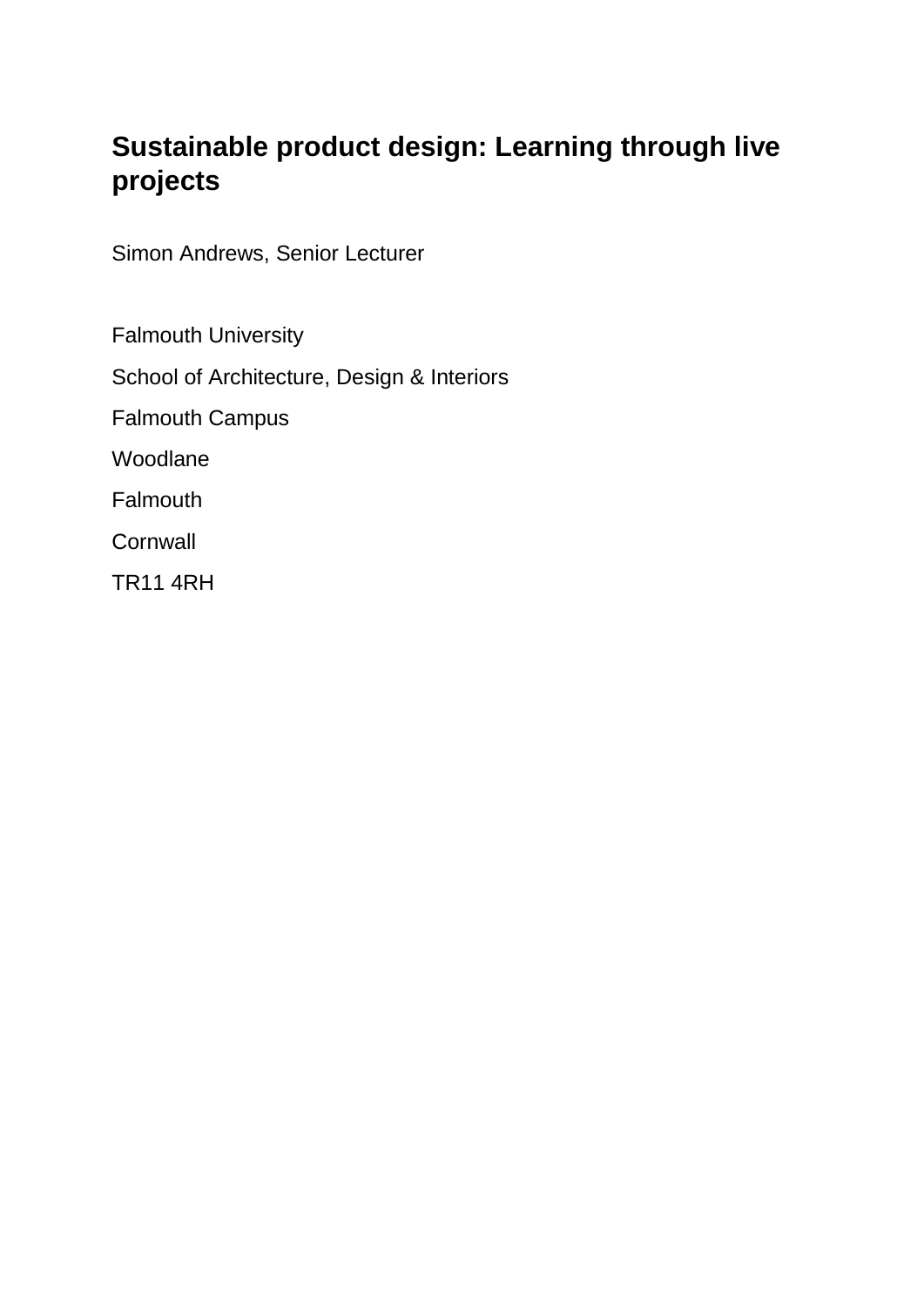#### **Introduction**

Live projects with industry partners are common practice on undergraduate design courses. Hurn (2013) argues that live projects are a vital element of product design study, whilst Bartholomew and Rutherford (2013) propose that they are an integral part of design students' learning.

The BA(Hons) Sustainable Product Design course, at Falmouth University, has a long history of negotiating live projects to enhance student learning. Recent project partners have included Hille Educational Products and the Eden Project.

This paper draws on two case studies of live projects conducted by second year students on the course, and seeks to identify the learning opportunities generated. Both projects demonstrate the importance of collaboration and networks in developing design practice that contributes to eco-social sustainability. The learning opportunities for the project partner and academics involved are also investigated.

By comparing live projects with a private company and a charity, the paper also explores the different learning opportunities and engagement with communities that these two approaches provoke.

# **Case study 1 – Lowe Alpine**

Lowe Alpine (LA) design and manufacture outdoor equipment, clothing and backpacks. Based in Kendal, Cumbria, they are well positioned in terms of their market and access to an excellent testing ground for their products. As a company whose product range encourages active participation with the outdoors, it is perhaps expected that they would be good advocates for sustainable design thinking and environmental stewardship. Their website states, 'The environment that we climb, run, hike and bike in is important to us and we understand the impact we have on it.' (Lowe Alpine, 2016).

The Sustainable Product Design students investigated opportunities for backpack products in new or emerging markets. They developed design proposals responding to identified user needs, whilst embracing environmental and socially responsible approaches. LA were keen to investigate their reach to people either much younger or much older than their typical backpack customer. The design brief was developed to reflect this, in partnership between the author and LA, whilst responding to the module learning outcomes.

The company were particularly interested in one concept developed, the 'Zero' short break travel bag (see Fig. 1). The student observed holidaymakers in her local town to establish behavioural patterns and discovered a market opportunity for a 'day pack' for women, over fifty years old. The concept adopted an inclusive design approach, making it accessible and appealing to the largest possible number of people (Eikhaug et al 2010). The bag was designed to be lightweight with an intuitive opening and closing method negating the need for fiddly clips or a zip closure.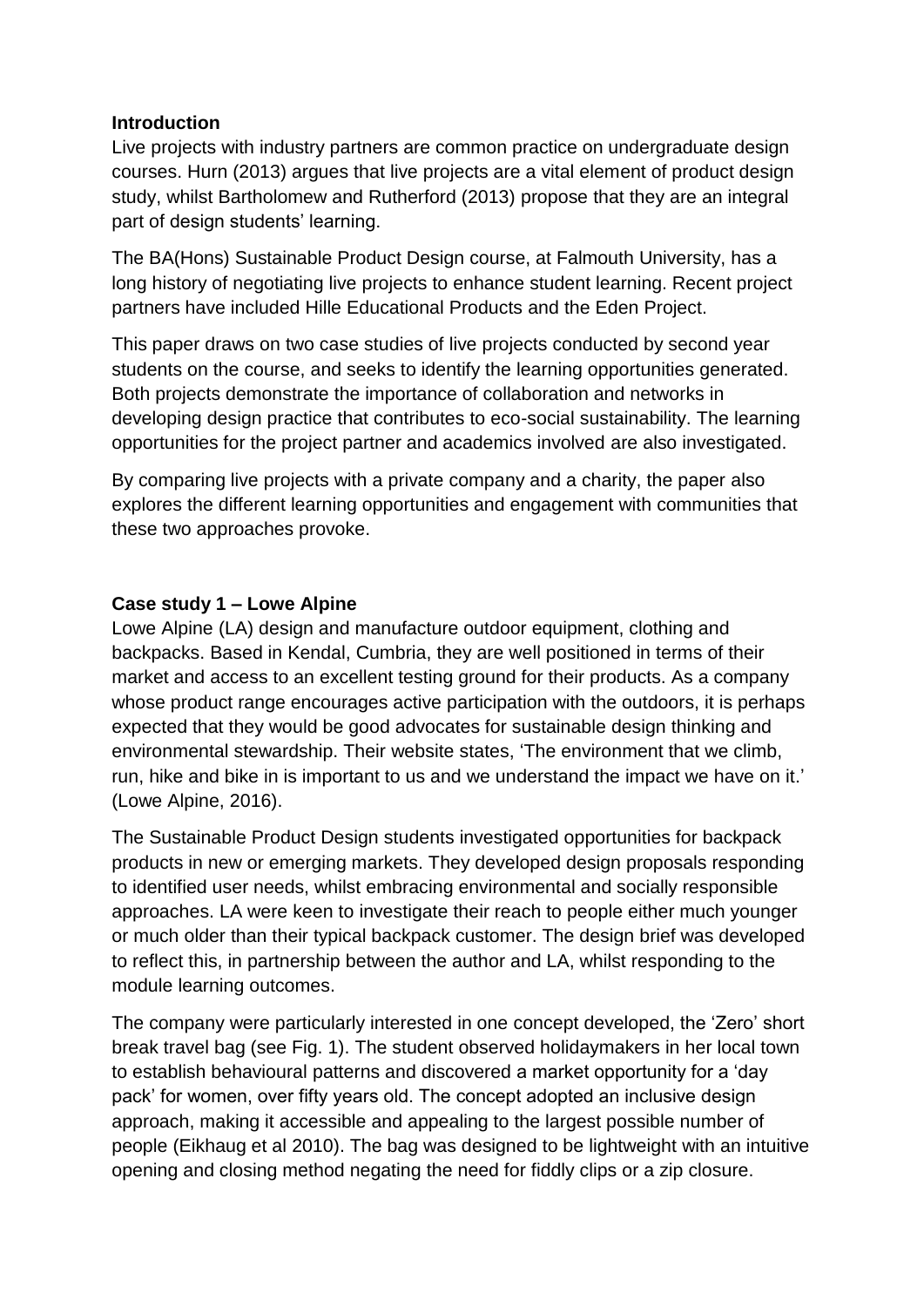

Fig. 1: Holub, 2014. 'Zero' short break travel bag.

The notion of dematerialisation (Shedroff, 2009) was also extended to the fabric used to make the bag. The component parts are efficiently 'nested' on a standard fabric length so that every portion of the material is used in production and there is no waste from off cuts.

The value of inclusive design was explored and discussed with research participants and LA staff. LA designers recognised, for example, the parallels between designing a usable fastening system for people on a mountain with very cold hands, and people who suffer from rheumatoid arthritis.

The relationship with the manufacturer also fostered techno-centric approaches to sustainable design, where students benefitted from the materials and production information provided. This lead to many students investigating alternative materials, with lower environmental impacts, and considering system solutions such as product repair, product take-back and cradle-to-cradle (McDonough and Braungart, 2002) approaches.

LA benefitted from a range of design concepts that explored new market areas and business models, but were also able to consider sustainable design strategies adopted by the students. LA designer, James Hadley expressed that, 'the students provided new insights into users and research areas' (Hadley 2016). The student who designed the Zero bag was offered an internship with the company and contributed to the work of the design team.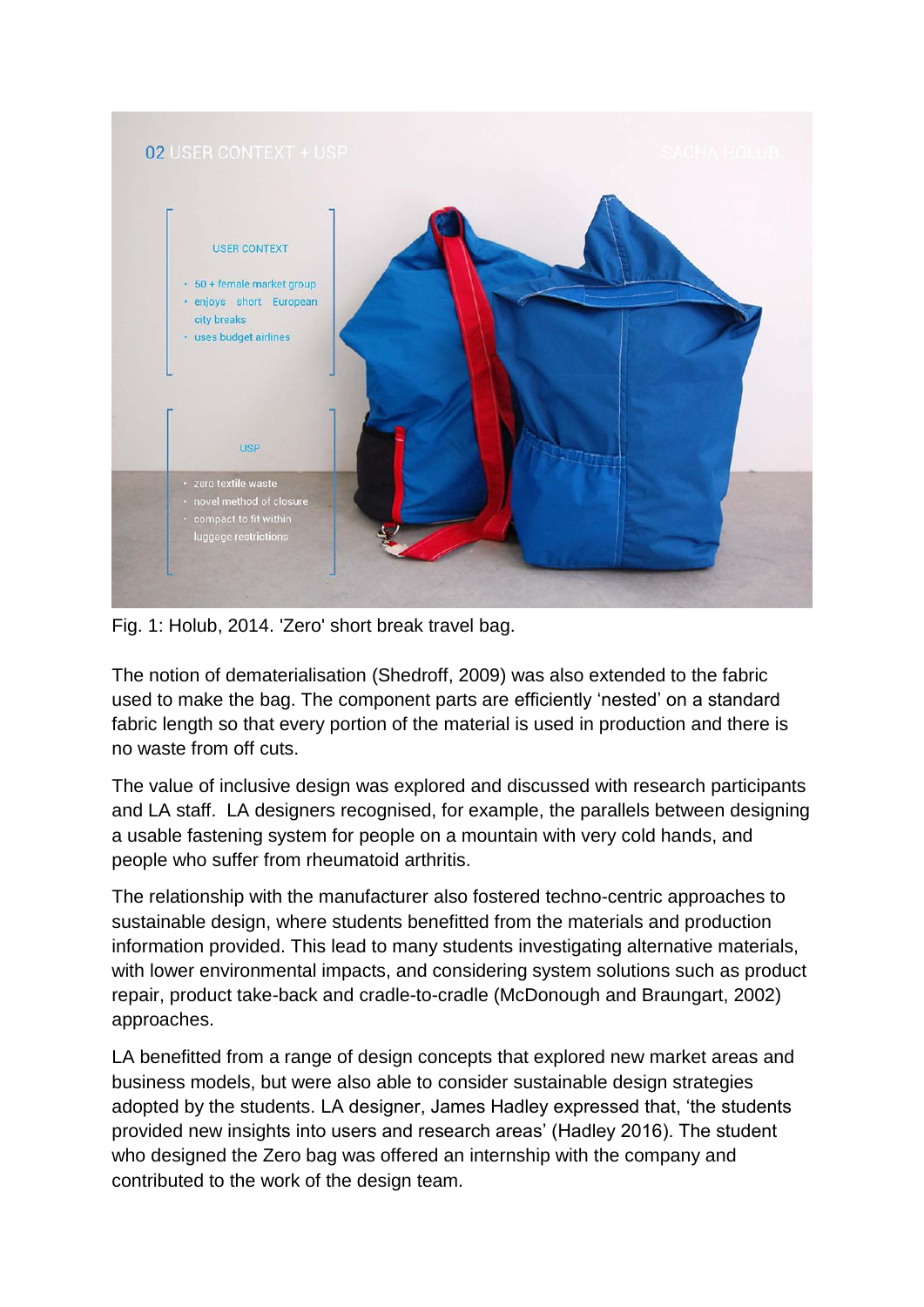Further to advancing networking and project negotiation skills, the author was able to develop research and design methodology workshops which were tailored to the project.

#### **Case study 2 – Cornwall Mobility**

Cornwall Mobility (CM) are a charity based in Truro who provide advice and support for people with physical disabilities and mobility difficulties. They work with adults and children to evaluate their specific needs and offer a large range of assistive technology and mobility products to support independent living. In particular, activities such as washing, cooking, dressing, undressing, and getting around the home, are key areas where support is provided (Cornwall Mobility, 2015).

The charity has a very large network of clients with wide ranging age and ability. They are, 'acutely aware of areas in which design improvements can be made, particularly if they are niche or orphan products which will never produce a significant return upon investment, but may be of immense help to a small number of individuals in retaining their independence' (Trewhella 2016). The combination of a large potential user group and insight into the assistive technology industry, provides an excellent research platform to drive new product development. The charity is well connected to manufacturers and suppliers and would have the potential to license design ideas to them.

The Sustainable Product Design students developed concepts that responded to the needs of users with physical disabilities and mobility difficulties, in relation to daily, domestic tasks and activities. The project began with a visit to the charity headquarters where students could experience a range of products and equipment first-hand, and discuss design opportunities with CM staff.

Human-centred design (HCD) research tools, including the IDEO Method Cards (IDEO, 2010), were used to develop design concepts. For example, 'rapid ethnography' (IDEO, 2010) was conducted in a local care home to identify opportunities for more inclusive furniture and equipment. It was observed that residents who relied on a walking frame, or 'rollator', for mobility naturally placed the frame in front of them when they sat down. The rollator then became obstructive by blocking line of sight, impeding communication and interaction with other residents and care home staff. It was also observed that some residents had customised their rollator frames to carry a bag on the front to store small personal items. This insight lead to the development of seating and table concepts where the rollator took on the appearance and function of a side table, and the seating accommodated access from the front or the side (see Fig. 2).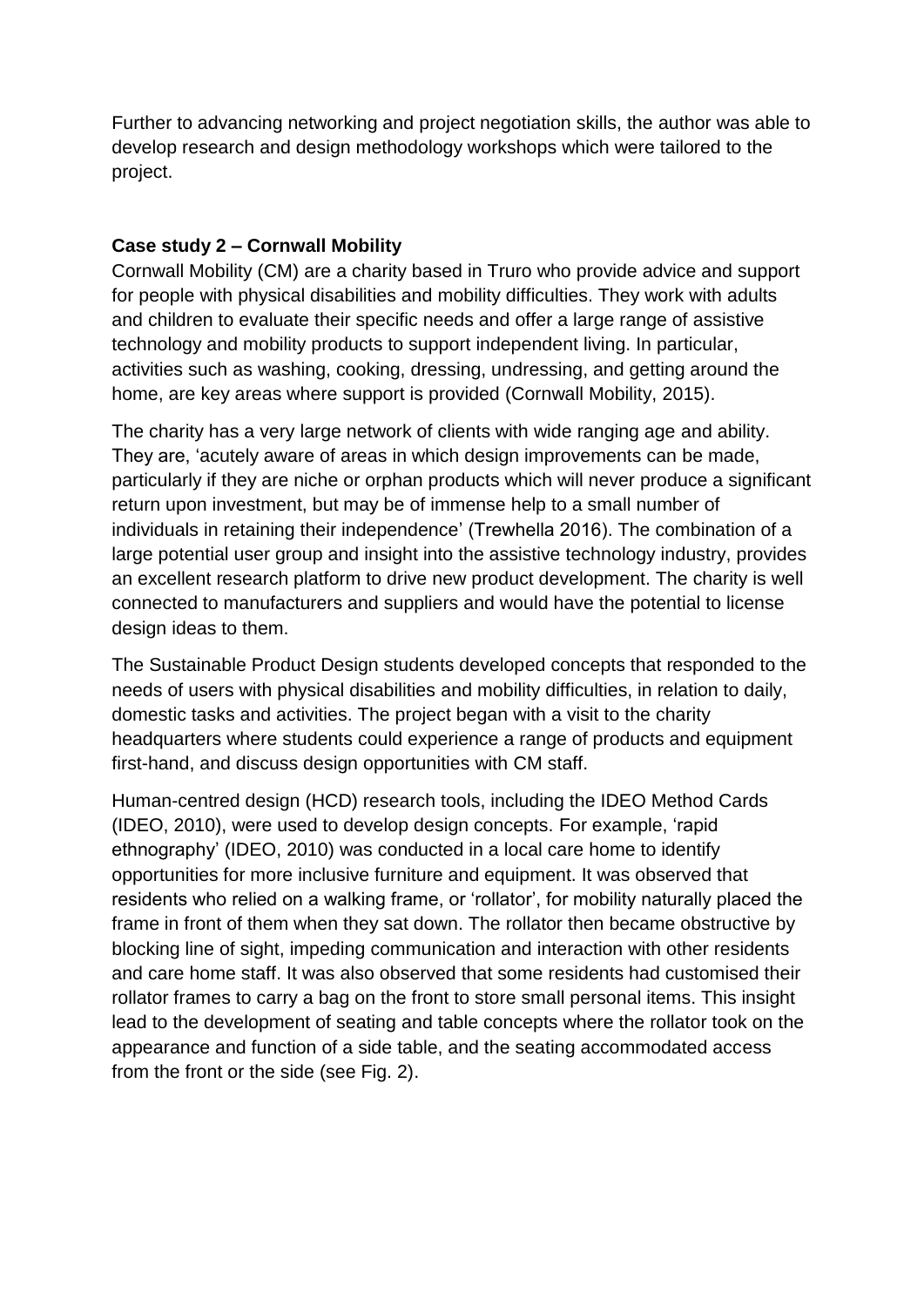

Fig. 2: Oaten et al 2015. Care home furniture concepts.

The variety of design opportunities and wide client network placed a greater focus on strategic HCD research activity compared with the LA project. Many students approached groups and organisations within CM's network to establish and evaluate design opportunities. The projects allowed for more practical experience for students to consider research ethics and develop appropriate participant information and consent forms.

CM benefited from reviewing a range of design concepts that explored underdeveloped areas, but were also able to see the advantages of sustainable design strategies as well as appropriate consideration to usability. CM's Chief Executive, Edward Trewhella also commented that, 'improvement in aesthetic design - something the industry constantly struggles with - as part of an inclusive design approach has been a refreshing part of the experience of working with the students' (Trewhella 2016).

The students' work was exhibited at the university at the end of the project, and later at the Eden Project. Staff and residents from the care home were among visitors that came to the private view. The event provided an opportunity for participants involved in the design research to see the project outcomes and discuss the students' ideas. It was also an excellent networking opportunity for CM staff who attended the event.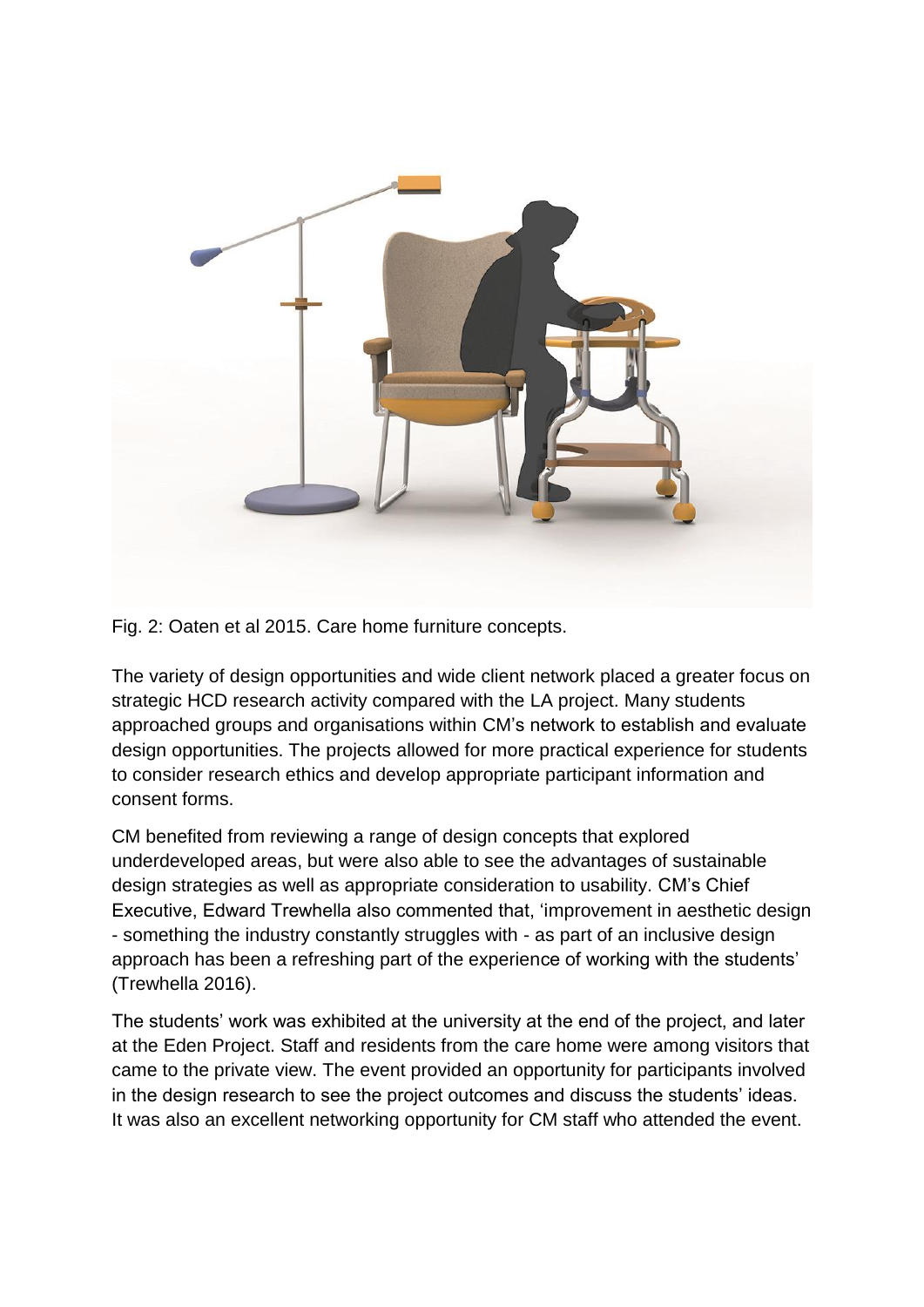Finally, the project has provided an excellent learning opportunity for the author in relation to assistive technologies, supporting an on-going collaborative research and development project with CM to design a beach wheelchair.

### **Learning Opportunities**

A review of the live projects allows us to broadly distinguish where the key learning opportunities exist for the students, project partner and academics (see Fig. 3).



Fig. 3: Andrews 2016. Live project learning opportunities.

It is not intended that the diagram represents a definitive model and other learning opportunities may be identified from working with different project partners. The emphasis placed on the learning opportunities may also vary between projects as has been found by comparing the two case studies. However, the model does place 'networking' as a central component and shared learning opportunity.

# **Conclusions**

Both projects offered the students a 'real world' perspective on a design brief, developing their professional practice with project partners and engaging with communities through HCD research activity.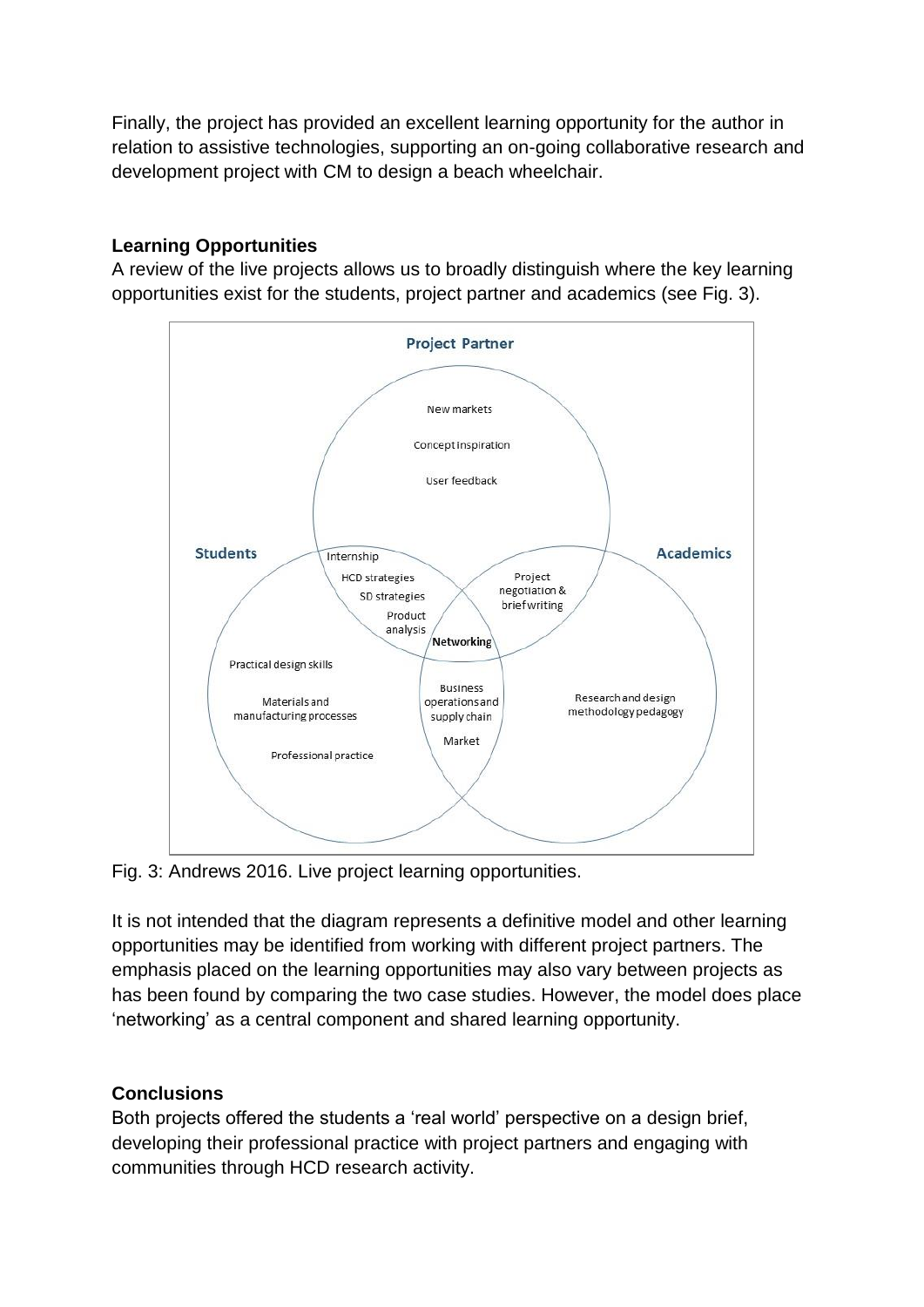Project partners have benefitted from exposure to market insights, design concepts and methodologies practiced by the students. Live projects have allowed academics to develop skills in project negotiation and brief writing, and build research and teaching practice relevant to the contexts of each project.

Working with a manufacturer focused the student learning towards developing an eco-social responsible product, considering market and industry constraints. The relationship with the charity, however, placed greater emphasis on HCD research techniques, with a wider network of participants, to establish user needs.

Central to both live projects was the opportunity to learn through networking and expand communities of sustainable design practice.

# **List of figures**

Figure 1: Holub, S. (2014) 'Zero' short break travel bag. From: Falmouth University 3D203 module, student presentation 9th May 2014.

Figure 2: Oaten, T., Bergiers, A. and Williams, M. (2015) Care home furniture concepts. From: Falmouth University SPD205 module, student design report 12<sup>th</sup> May 2015.

Figure 3: Andrews, S. (2016) Live project learning opportunities. Diagram by the author.

#### **References**

Bartholomew, J. ed. and Rutherford, S. ed. (2013) *The design student's handbook: your essential guide to course, context and career.* Harlow: Pearson.

Cornwall Mobility (2015) *Cornwall Mobility: how we help.* Available from: http://www.cornwallmobility.co.uk/how-we-help/ [accessed 23<sup>rd</sup> August, 2016]

Eikhaug, O. ed., Gheerawo, R. ed., Plumbe, C., Støren Berg, M., and Kunur, M. (2010) *Innovating with people: the business of inclusive design.* Oslo: Norwegian Design Council.

Hadley, J. (2016) Telephone conversation with the author, 19<sup>th</sup> July 2016.

Hurn, K. (2013) 'The impact of collaborative 'live' industrial partner projects in product design higher education'. In: Proceedings of The 5th International Congress of the International Association of Societies of Design Research (IASDR): Consilience and Innovation in Design, Tokyo, Japan, 26-30 August 2013, 10pp.

IDEO (2010) *IDEO method cards.* Palo Alto: IDEO.